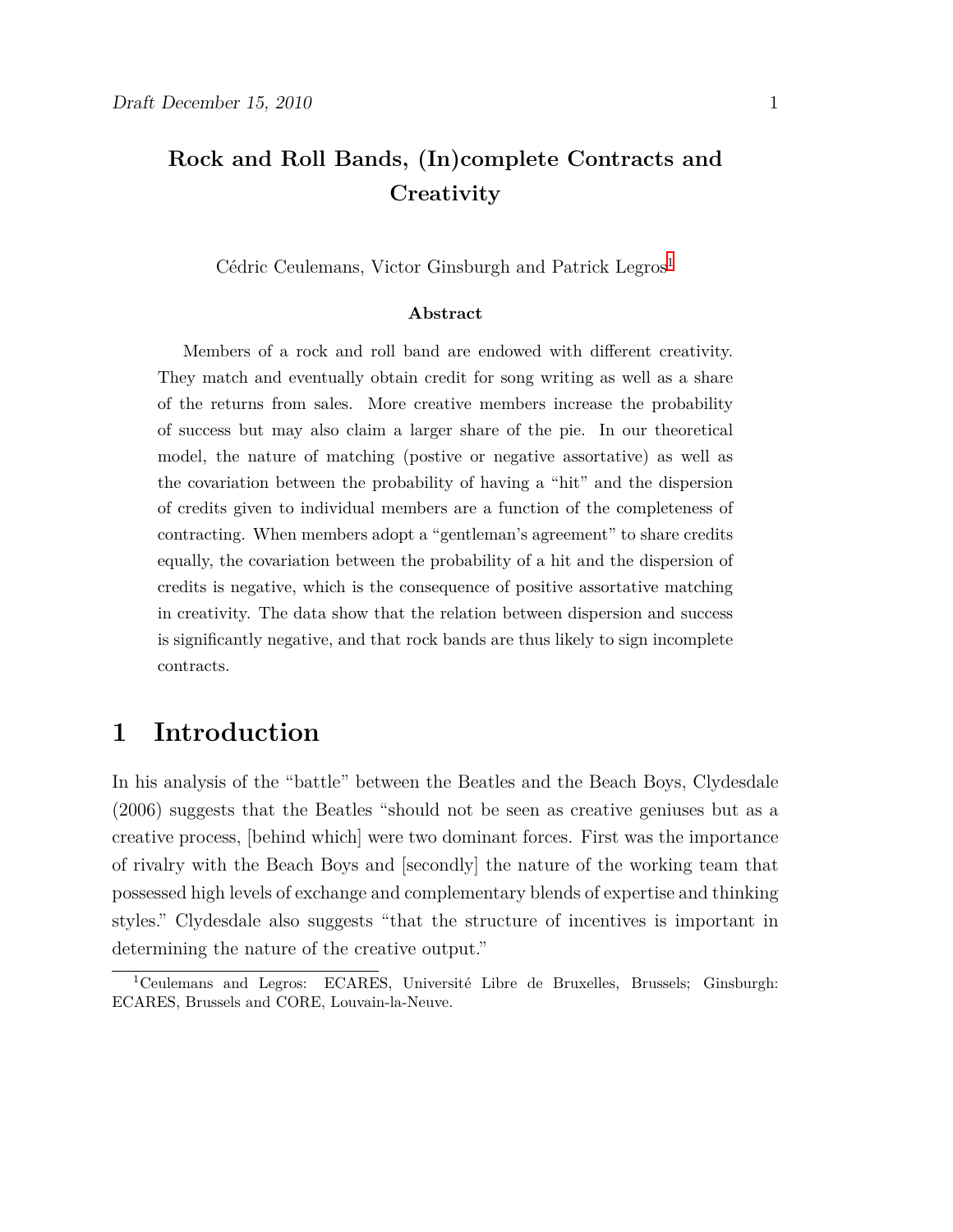Indeed, when production is joint, the charactersitics of partners and the nature of contracts are crucial in explaining the success or the failure of the partnership. Better partners increase the probability of success but may also claim a larger share of the pie. If contracts are complete, for instance if partners can choose an output contingent sharing rule *ex ante*, then the way they will match in partnerships is efficient: it is not possible to rematch agents in a way to increase total surplus in the industry. However, if contracts are incomplete, for instance if it is difficult to commit to sharing rules that are sensitive to the types of the partners, the way agents match is not necessarily surplus maximizing and can be quite different from the matching under complete contracting.2

This suggests that the pattern of matching can be an indicator of the degree of contract completeness. However, it is often difficult to measure directly the types of agents and therefore the nature of the matching pattern. This is the case here since we are concerned with how musicians endowed with different levels of creativity (for song writing) form groups. Creativity is not observable directly but can be indirectly measured by the number of credits that members of the band receive for writing songs. We develop a model where agents with different levels of creativity match and produce a joint output. When creativity within the group fails, the partnership can purchase a song created by other creators (outsourcing). Songs created within the group are more likely to succeed (think of them as specific to the group members' characteristics) than those created by outsiders. We consider two specifications of the model, one in which the members of the group can sign complete contracts, where, in case of success, the share of each partner can be specified freely, and another specification in which members are limited to incomplete contracts and use a "gentlemen's agreement" to share equally the returns from the activity.

The composition of the group affects the probability of creating within the group and the probability of outsourcing songs. When contracts are complete, musicians match in a negative assortative way: the most creative match with the least creative. Under incomplete contracting, musicians match in a positive assortative way:

<sup>2</sup>See Legros and Newman (2007) for a general analysis of matching models with nontransferabilities.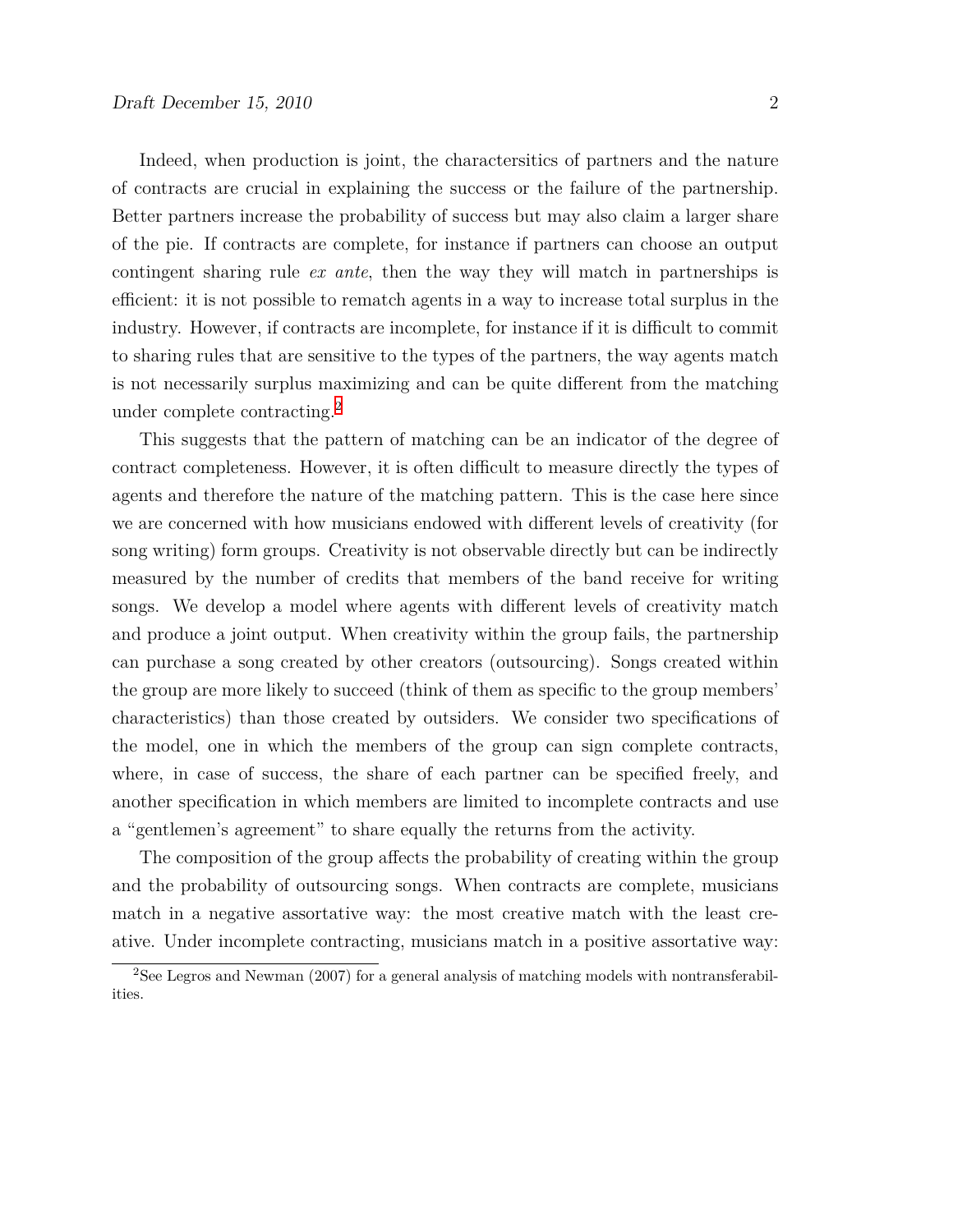more creative musicians match with more creative musicians. This difference in the matching pattern has also consequences for the relationship between an index which measures the "dispersion of creativity" within the group (and is directly related to the matching pattern) and the probability that the group will have a "hit."

In the complete contract specification, there is a positive relationship between dispersion and success while when contracts are incomplete, this relation is negative. The data show that the relation between dispersion and success is significantly negative, and that rock bands are thus likely to sign incomplete contracts.

### **2 Specifying matchings**

We consider *groups* where members are jointly involved in the creation and production of songs. Musicians have a creative type that is distributed with distribution  $F(a)$  on [0, 1]; to simplify, we restrict attention to symmetric distributions.

Each group tries to create one song and produce it. A song that is "normal" brings a profit  $\pi_L$  while a "hit" brings a profit  $\pi_H > \pi_L$ .

For a given group  $\langle a, b \rangle$ , the process of creation is such that

- with probability (1 *− a*)(1 *− b*) no member succeeds in creating a song. The group can then buy a song at market price *q*. This song will become a hit with a low probability *pL*.
- with probability *a*(1 *− b*) member *a* creates the song and gets the credit while with probability  $(1 - a)b$  member *b* creates it and gets the credit. Because the song is created within the group, it becomes a hit with probability  $p<sub>H</sub>$ , where  $p_H > p_L$ .
- with probability *ab* both members succeed in creating the song, which then becomes a hit with probability  $p<sub>H</sub>$ . Because the creation is joint in this case, each musician receives a credit.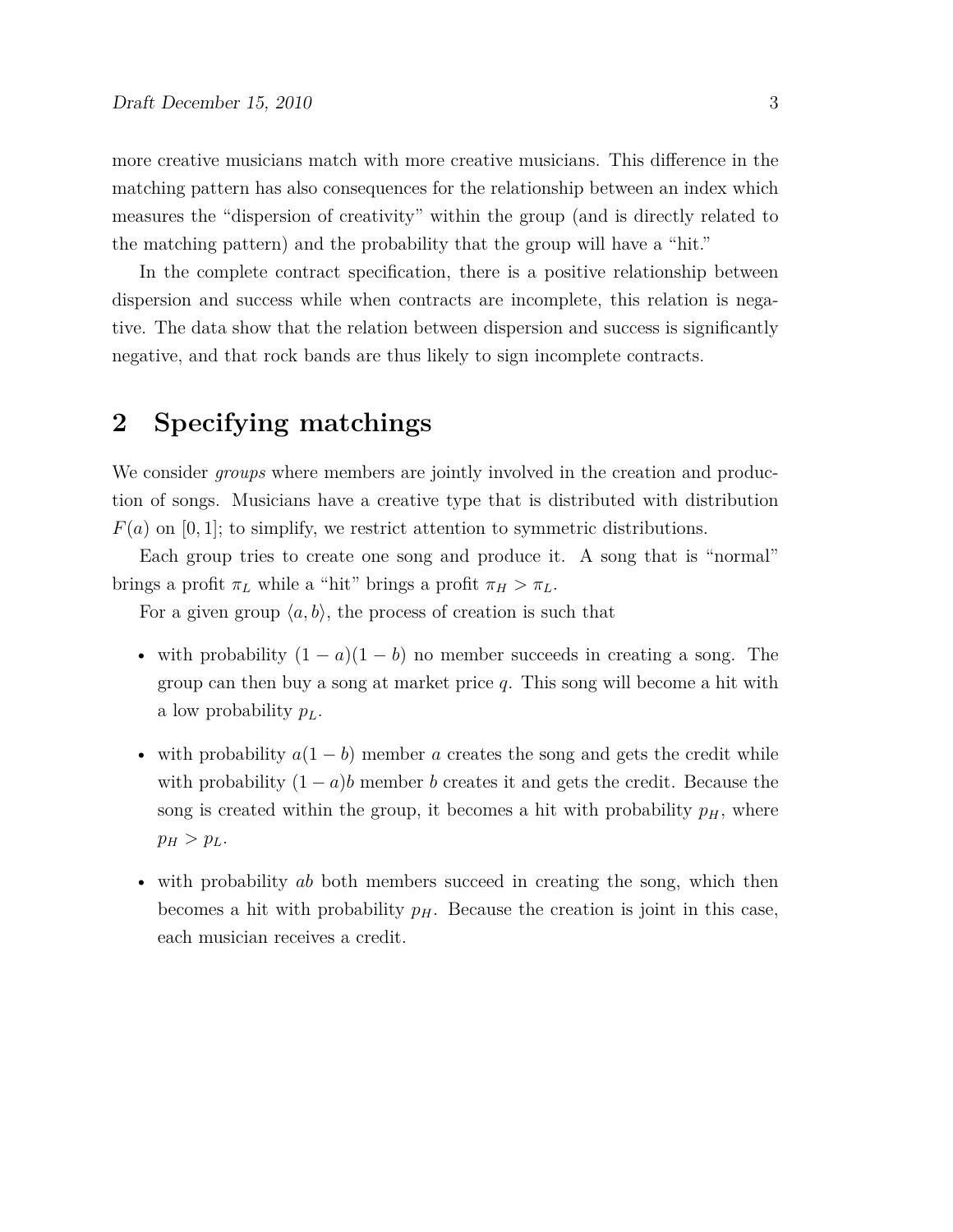#### **2.1 Matchings and success**

Let

$$
W = p_L \pi_H + (1 - p_L) \pi_L
$$

$$
V = p_H \pi_H + (1 - p_H) \pi_L
$$

be the expected profits when the group buys a song from an outsider and when it produces a song created by one of its members. Clearly  $V > W$  since  $p_H > p_L$  and  $\pi_H > \pi_L$ .

At the time of creation of the band, the expected total profit is

$$
\Pi(a,b) = (1-a)(1-b)(W-q) + [a(1-b) + b(1-a) + ab]V.
$$

In the complete contracting case, profits are fully transferable between members; in the incomplete contracting case, profits are imperfectly transferable and we consider the extreme situation where profits are shared equally.<sup>3</sup> The other case corresponds to what the industry refers to as a "gentlemen's agreement".

The set of feasible payoff allocations within a group reflects contract (in)completeness. With full transferability, any allocation of  $(u, \Pi(a, b) - u)$  between the two partners is on the Pareto frontier; with limited transferability, the Pareto frontier reduces to the pair  $(\Pi(a, b)/2, \Pi(a, b)/2)$ . An equilibrium specifies a matching function and a payoff allocation in such a way that two matched agents have a feasible allocation for this match and there exist no feasible payoffs for any two agents that are strictly greater than their equilibrium payoffs.

As is well know, in the complete contracting case, the ex-ante formation of groups will maximize total profit in the band, and the way musicians match reflects their comparative advantages. Here, since  $\frac{\partial^2 \pi(a,b)}{\partial a \partial b} = W - q - V < 0$ , the marginal pro-

<sup>&</sup>lt;sup>3</sup>Imperfect transferability arises if it is too difficult to contract on shares of profits as a function of the characteristics of the agents. One explanation for this is the difficulty to prevent renegotiation and hold-up (Grossman and Hart, 1986): once a song is created, the other musicians could threaten to leave the group or not to produce the song if they do not get a higher share of the surplus. If the song created within the group has no value outside the group, this leads to equal sharing.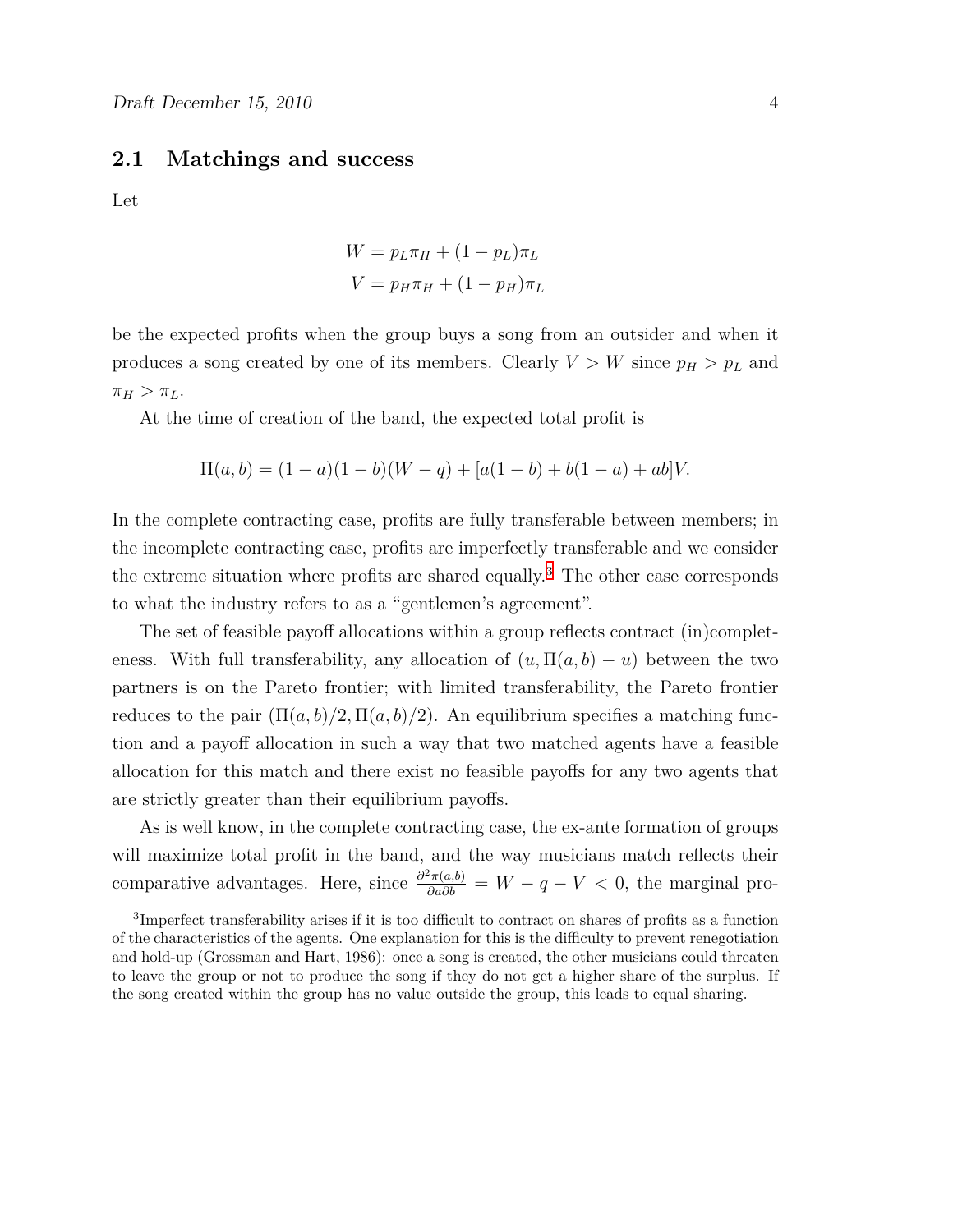ductivity of a given type is *decreasing* in the type of the partner. There is therefore negative assortative matching in equilibrium and if  $m(a)$  is the match of a, we must have by measure consistency that  $F(a) + F(m(a)) = 1$ ; since we assume that *F* is symmetric, it must be the case that  $m(a) = 1 - a$ . In this case, the expected probability of success is

$$
S(a) = p_H - a(1 - a)(p_H - p_L),
$$
\n(1)

which is increasing in *a* for  $a \geq 1/2$  and decreases if  $a < 1/2$ . Because there is negative assortative matching, the variance of types in the group varies with *a*, and in particular the number of credits that each member receives also varies with *a*. Note that the total number of credits in the group is  $a+m(a)=1$ . It is independent of *a* and therefore the shares of credits received by the partners in equilibrium are  $(a, 1 - a).<sup>4</sup>$ 

By contrast, in the incomplete contracting case, each musician *a* wants to match with the musician *b* that maximizes  $\frac{1}{2} \Pi(a, b)$ : the process of matching is no longer governed by comparative advantage but by absolute advantage. Since  $\Pi(a, b)$  is strictly increasing in *b*, all musicians want to match with the highest possible type, and this leads to positive assortative matching: now,  $m(a) = a$ <sup>5</sup>. The probability of success is then

$$
S(a) = p_H - (1 - a)^2 (p_H - p_L)
$$
\n(2)

which is *increasing* in *a*.

#### **2.2 Matchings, sharing and outsourcing**

The "dispersion of creativity" measure that we use is a "normalized" Herfindahl index: the sum of the squares of the shares of credits divided by the total expected

 $a<sup>4</sup>a$  is the only one to receive credit with probability  $a<sup>2</sup>$  and shares the credit with the other member with probability  $a(1 - a)$ .

<sup>5</sup>This is true for any distribution *F*.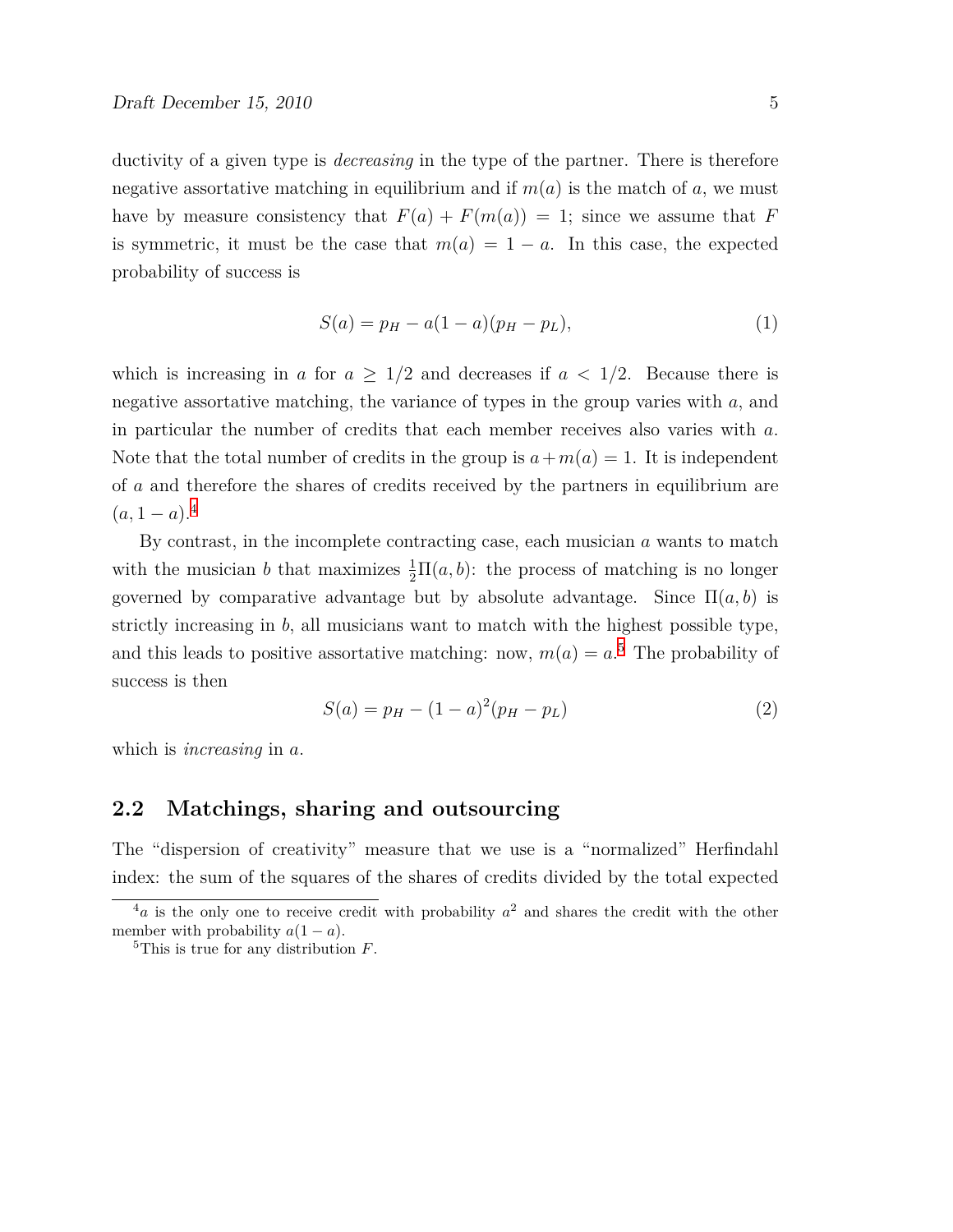number of credits in the group. In the complete contracting case, this index is

$$
D(a) = a^2 + (1 - a)^2
$$
\n(3)

which is increasing in  $a > 1/2$  and decreasing in  $a < 1/2$ . There is therefore a positive covariation between *S* and *D* in the complete contracting case.

If contracts are incomplete, the number of credits that go to each member is *a* while the total number of credits is 2*a*. Hence each partner has an equal share of credits, leading to

$$
D(a) = \frac{1}{4a} \tag{4}
$$

which is *decreasing* in *a*. There is therefore a *negative* covariation between *S* and *D* in the incomplete contracting case.

There also exists a covariation between outsourcing (buying a song instead of creating it) and dispersion. It is easy to see that, in the case of complete contracting, outsourcing is equal to

$$
O(a) = a(1 - a) \tag{5}
$$

which is increasing for  $a < 1/2$ , and then decreasing. By contrast, if contracts are incomplete

$$
O(a) = (1 - a)^2 \tag{6}
$$

which is decreasing in *a*.

This leads to the following proposition, which will guide our empirical strategy in the next section.

**Proposition** *In the complete contracting case, there is a positive covariation between the expected probability of a hit and the dispersion of credits within the group. This covariation is negative in the incomplete contracting case. The covariation between outsourcing and dispersion is negative in the first case and positive in the second one.*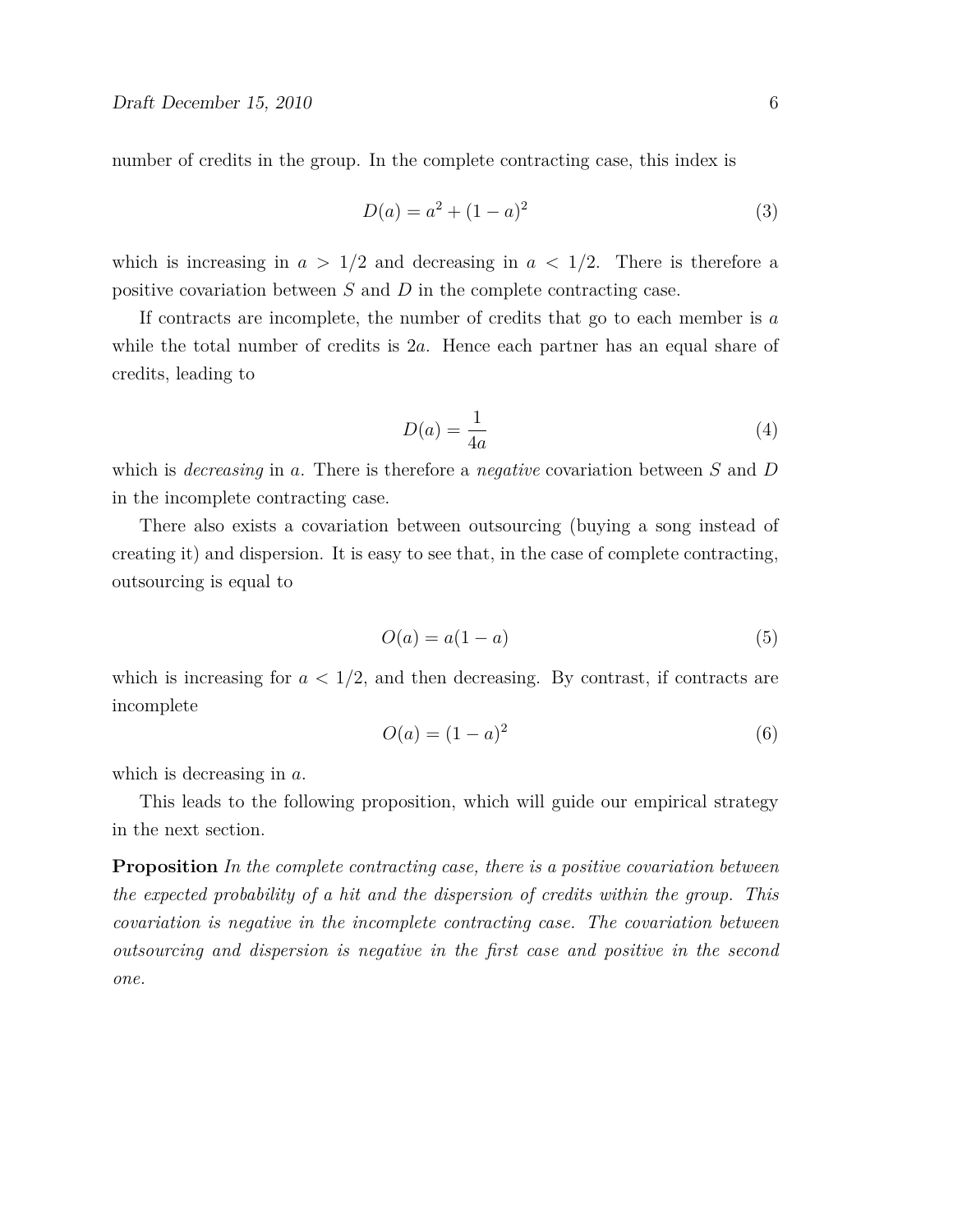The model developed here deals with two-member bands. In reality, the number of members who are credited is sometimes larger than two, but the basic insight concerning matchings and the (in)completeness would not be different.

## **3 Data**

The database consists of albums created by all 151 bands that are listed in Dodd's (2001) *Book of Rock* and started their career between 1970 and 1979. Dodd's definition of rock includes not only the most important artists in the genre but also musicians who had a significant influence on the pop/rock scene. Larkin's (2006) *Encyclopedia of Popular Music* is used to establish discographies. To treat each band equally, we adopted a 25 years span limit for all of them. For example if a band released its first album in 1975 we track its discography up to 2000. In most cases, the lifetime of a group is shorter than 25 years and in any case 25 years is a period long enough to be representative of a musician's creative output. Compilation or live albums which collect songs from different studio albums are excluded. The final database consists of 1,494 albums released between 1970 and 2004 by 151 bands. Since we are interested in bands where several members are active, we excluded albums in which all credits go to a unique musician. This reduced the database to 107 bands and 982 albums.

Certifications awarded by the Recording Industry Association of America (R. I. A. A.) are used as proxies for success. R. I. A. A. awards albums that reach a minimal number of sales. Gold and platinum awards (introduced before 1976) certify sales of 500,000 and 1,000,000 units, respectively. Multi-platinum (2 million units sold) and diamond (10 million) awards were introduced in 1984 and 1999 respectively. To avoid "backward spillover effects" due to awards given to new releases of old albums, the only certifications taken into account are those obtained at most one year after the date of the first release. This leads to 110 platinum (multi-platinum and diamond) and 123 gold awards, while 749 out of the total of 982 albums received no award.

Two reasons led us to use albums instead of bands. First, bands are often unstable. Though the name of the band may remain the same, members change, and it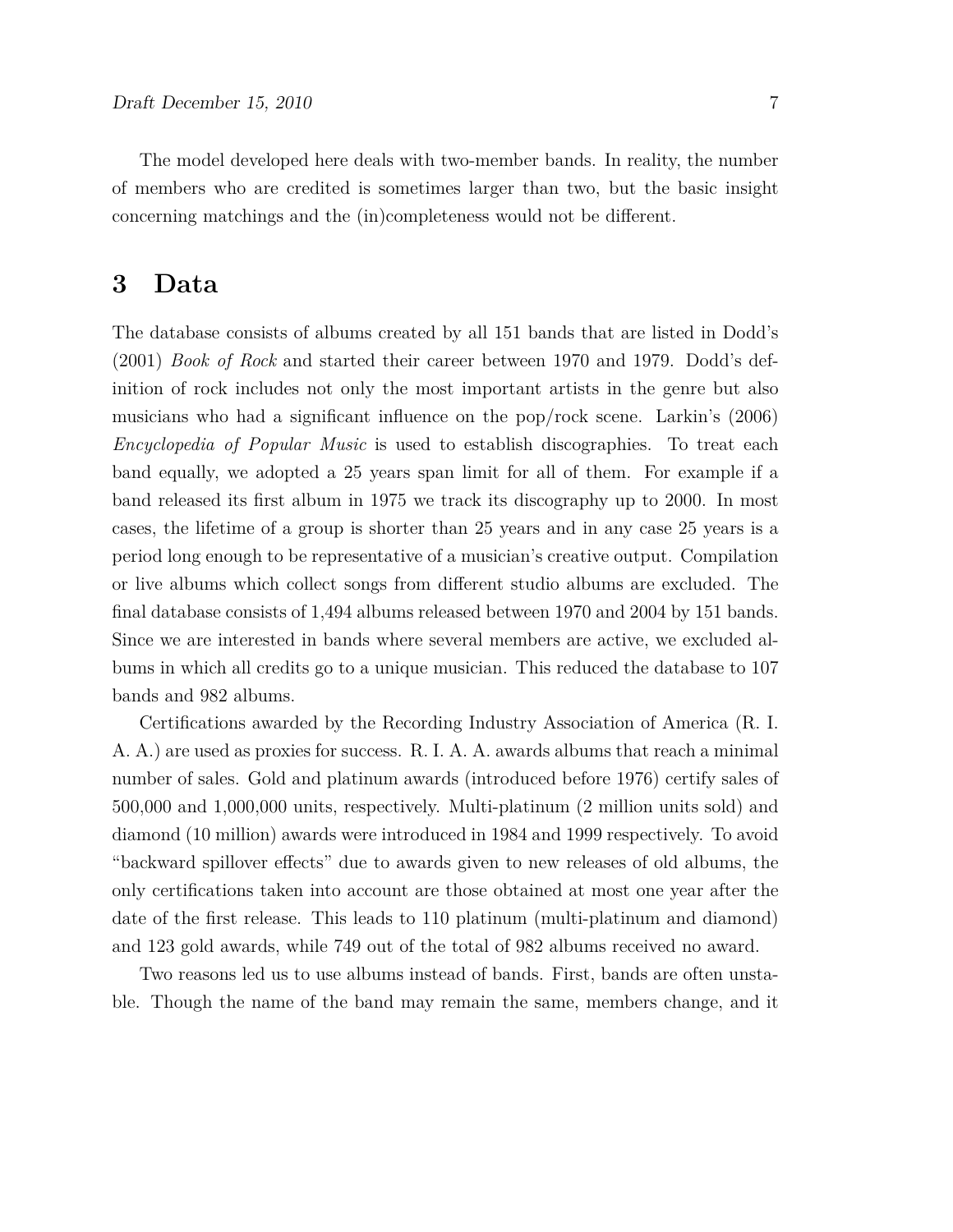would have been difficult to deal with such changes, which amount to 37%. Second, the number of albums is much larger than the number of bands. This turns out to assume that each album is produced by a different band.

Following our theoretical model, two variables define the internal organization of a band, or here, of an album: dispersion and outsourcing. Dispersion is defined as the Herfindahl index divided by the total number of credits. Outsourcing measures the share of songs that a band buys on the market for songs. On average, 6% of the production is outsourced.6 Success is represented by a dummy variable that takes the value 1 if the album received at least a gold award, and 0 otherwise.7

Table 1 gives an overview of the data. It is useful to note that the percentage of awards is roughly the same for soloists  $(21\%)$  and for groups  $(24\%)$ , but soloists have to outsource three times more than groups.

### **4 Results and Conclusions**

Proposition 1 provides an easy way to test which model (complete or incomplete contracting) is relevant, since the sign of the correlation between success and dispersion, and between outsourcing and dispersion tells us which type of contract is signed. Results are summarized in Table 2. Since success is a dichotomous variable, we simply test whether the difference in mean dispersion is different in the case of no success and success. The test shows that the difference is significantly negative and has a very low probability (0.0002) of being positive. Similar results are obtained with logit regressions, whether we introduce or not exogenous control variables.8The coefficient of success on dispersion is significantly negative in all cases. The correlation coefficient between outsourcing and dispersion is equal to 0.09 which is significantly different from 0 at the 0.5% probability level. Both results lead the

 $6N$ ote that dispersion and outsourcing are calculated as above, but may differ across albums. <sup>7</sup>Separating gold from platinum and multi-platinum, does not change the results.

<sup>8</sup>The control variables are the following: (a) a dummy variable equal to 1 if the band is American, 0 otherwise; (b) a dummy variable equal to 1 if the label is from one of the majors, 0 otherwise; (c) a piracy variable equal to 0 before 1999, and to 1 afterwards, to take into account that sales may have decreased as a result of piracy, and therefore success more difficult to reach.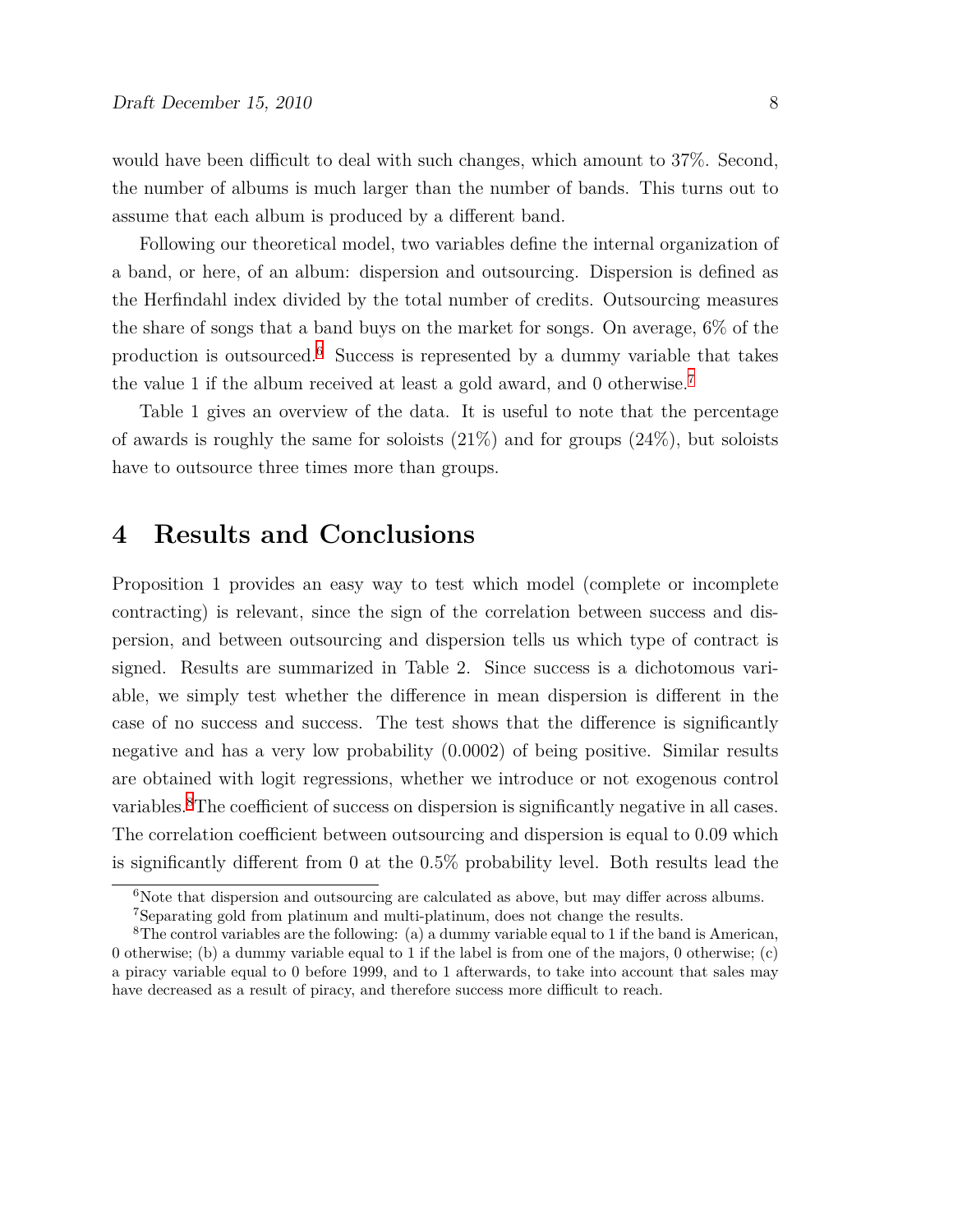conclusion that contracts are incomplete and there is positive assortative matching of partners in a band.

# **5 References**

- Clydesdale, G., 2006. "Creativity and competition: The case of the Beatles," *Creativity Research Journal* 18, 129-139.
- Dodds, P., 2001. *The Book of Rock*. London: Pavillon Books.
- Grossman, S. and O. Hart, 1986. "The cost and benefits of ownership: A theory of vertical and lateral integration," *Journal of Political Economy* 94(4), 691-719.
- Larkin, C., 2006. *The Encyclopedia of Popular Music*, 4th edition. New York and Oxford: Oxford University Press.
- Legros, P. and A. Newman, 2007. "Beauty is a beast, frog is a prince: Assortative matching in a nontransferable world," *Econometrica*, 75(4), 1073-1102.

Recording Industry Association of America, http://www.riaa.org.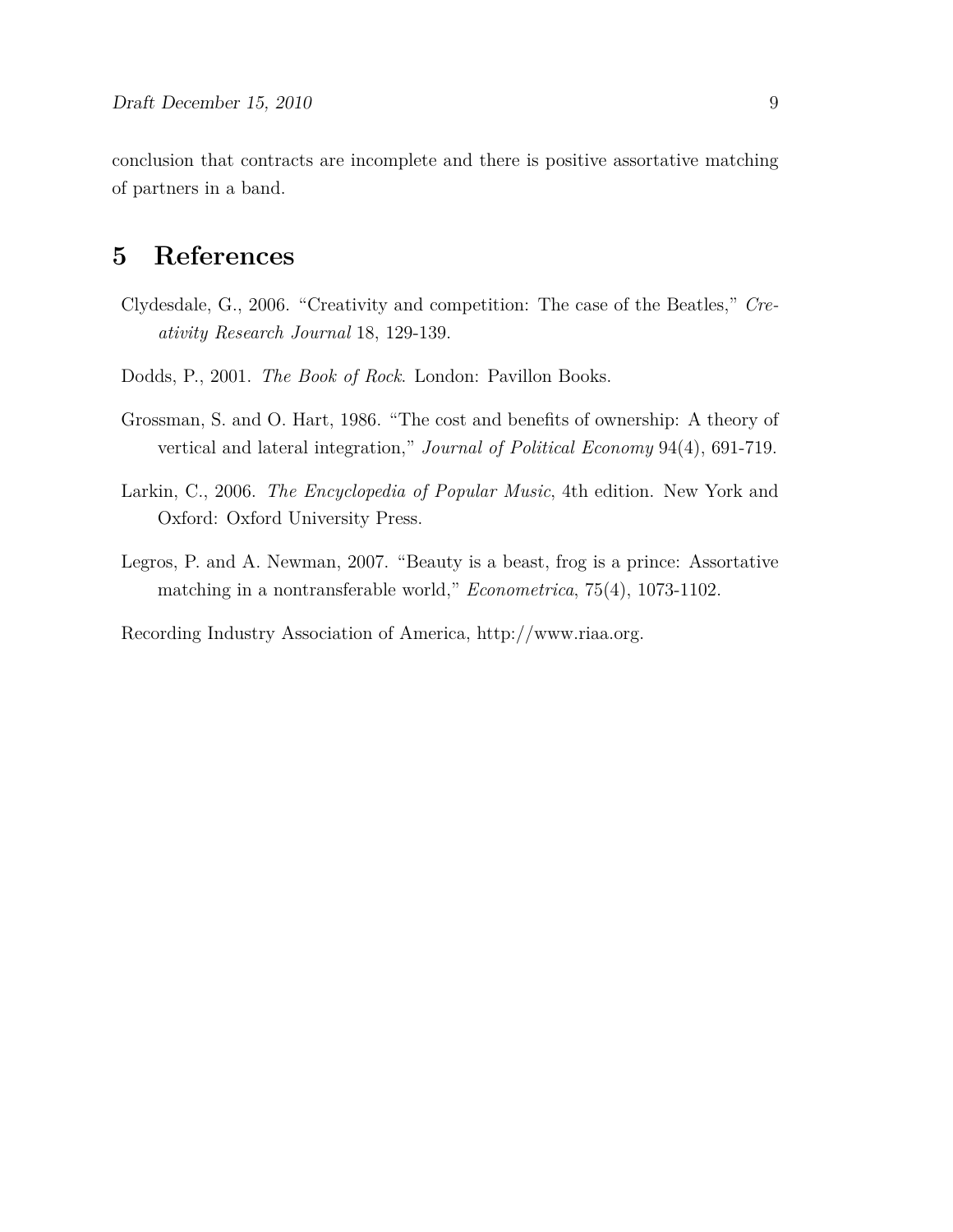|                                              | Soloists         | Groups |
|----------------------------------------------|------------------|--------|
| No. of bands                                 | 44               | 107    |
| No. of albums                                | 512              | 982    |
| No. of (multi-)platinum and diamond awards   | 66               | 110    |
| No. of gold awards                           | 41               | 123    |
| No. of albums with no award                  | 405              | 749    |
| Average dispersion                           | $\mathbf 1$      | 0.04   |
| $\%$ of changes in the composition of bands* | $\left( \right)$ | 37     |
| % of outsourcing                             | 20               | 6      |

#### **Table 1. Description of the database**

"Soloists" are bands where all the credits go to a unique member (Michael Jackson, for example). "Groups" are those who distribute credits to several members (Led Zeppelin).We assume that if the leader of a solo band changes, the name of the band changes.